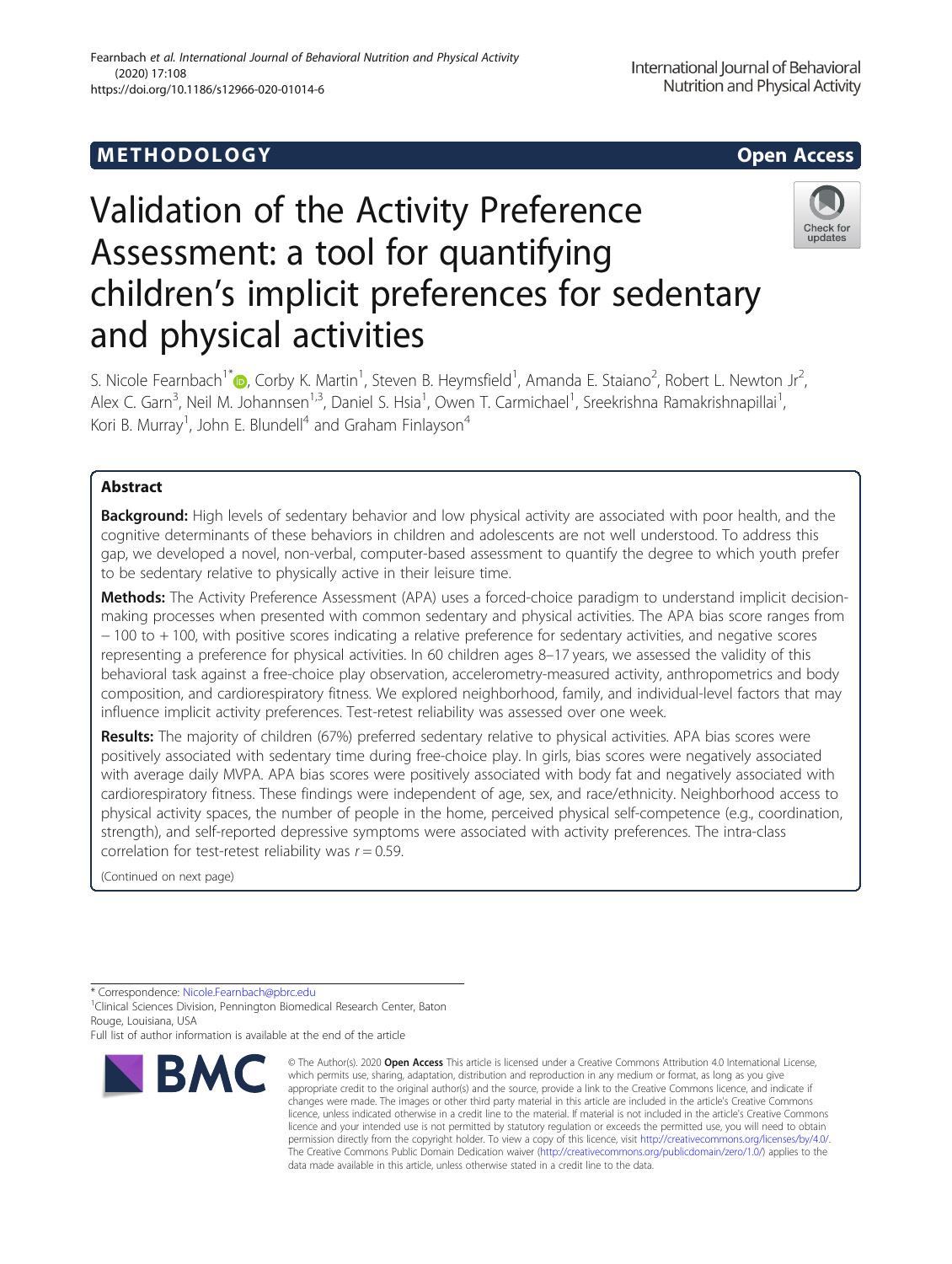## (Continued from previous page)

**Conclusions:** The APA shows promise as a novel tool for quantifying children's relative preference for sedentary versus physical activities. Implicit bias scores from the APA are clinically meaningful, as shown by significant associations with adiposity and cardiorespiratory fitness. Future longitudinal studies should examine the directionality of the association between preferences and health markers, and the degree to which implicit activity preferences are modifiable. Importantly, the task only takes an average of 10 min to complete, highlighting a potential role as an efficient screening tool for the propensity to be sedentary versus physically active.

Trial registration: ClinicalTrials.gov [NCT03624582](https://clinicaltrials.gov/ct2/show/NCT03624582).

Keywords: Decision-making, Sedentary behavior, Obesity, Fitness, Pediatrics

## Introduction

High levels of sedentary behavior and low physical activity are independently associated with adverse metabolic health outcomes, including obesity and diabetes [\[1](#page-11-0)–[4](#page-11-0)]. Results of a recent meta-analysis suggest that sedentary time is positively associated with risk for obesity and poor metabolic health during childhood, which contributes to the elevated risk for type 2 diabetes, cardiovascular disease, and all-cause mortality in adulthood [\[5](#page-11-0)]. Prolonged sedentary time is positively associated with adiposity and waist circumference in children [\[6](#page-11-0)]. Obesity-related behaviors tend to track throughout the lifespan, further exacerbating the risk for chronic conditions as we age [\[7](#page-11-0)]. It is important to identify the factors that contribute to children's desire to be sedentary rather than physically active. Understanding the early cognitive determinants of these habits is necessary to promote improvements in long-term health [[8,](#page-11-0) [9](#page-11-0)], especially in children with a propensity to be sedentary in their leisure time.

One of the major cognitive factors studied in regards to physical activity is motivation. There is a posited role for intrinsic motivation in the determination of autonomous activity behaviors [\[10](#page-11-0)], consistent with the Theory of Self-Determination [[10,](#page-11-0) [11\]](#page-11-0). Individuals on the controlled motivation end of the spectrum are externally regulated and more likely to exercise for reward or punishment, whereas those on the autonomous motivation end of the spectrum are intrinsically motivated and more likely to exercise for enjoyment, pleasure, and fun. People with an intrinsic motivation report greater exercise intentions, exercise more frequently, and derive a greater sense of well-being from exercise [[10\]](#page-11-0). The same may be true for sedentary behaviors, although studied less frequently. The Affective-Reflective Theory [[12](#page-11-0)] states that experiences, feelings, and thoughts surrounding exercise influence the willingness to undergo the same physical strain again, suggesting that negative affective responses promote sedentariness. The Theory of Energetic Cost Minimization [\[12\]](#page-11-0) assumes that biomechanically efficient behaviors, such as sedentary behaviors, have an inherent rewarding value, which may limit the effects of intervention programs. In a recent study [\[13\]](#page-11-0), motivation to be sedentary was assessed by a relative reinforcing value (RRV) task using a progressive ratio schedule of mouse clicks on a computer to earn access to one or both of the alternatives, as a measure of willingness to work for the "reward." Results indicated that motivation to be sedentary limited the effectiveness of an intervention to reduce sedentary behavior [\[13](#page-11-0)]. However, the RRV task utilized in this investigation only compared the participants' single favorite sedentary activity to their single favorite physical activity. Therefore, this task is not able to evaluate the nuanced decisionmaking around leisure time overall. While time spent engaging in the target behavior (e.g., sedentary video game play) was reduced with the sedentary behavior intervention, physical activity time did not increase [\[13](#page-11-0)], suggesting that participants may have substituted another sedentary activity (e.g., watching TV, reading a book, etc.) in place of the target behavior. For this reason, it is important to understand the individual preferences towards engaging in sedentary behaviors as a whole, and the likelihood of choosing a sedentary activity over a physical activity.

The Activity Preference Assessment (APA) is a novel, computerized behavioral task designed to assess biases in decision-making across multiple leisure time activities. The APA is based on the psychometric properties and task design of a widely used and well-validated measure of explicit liking and implicit wanting for different types of food  $[14, 15]$  $[14, 15]$  $[14, 15]$  $[14, 15]$ , which has been shown to correlate with objectively measured food intake, selfreported eating behaviors, and markers of obesity [[16](#page-11-0)– [19\]](#page-11-0). We have applied this framework to assess similar cognitive constructs in reference to physical and sedentary activity preferences. High levels of sedentary behavior are associated with adverse health outcomes [[5,](#page-11-0) [6](#page-11-0)], but the cognitive determinants of these habits are not well understood [\[20](#page-11-0)]. Questionnaires were previously developed to assess where people fall on the spectrum of exercise motivation described above [\[21](#page-11-0)–[25\]](#page-11-0), which primarily rely on explicit self-reported ratings of individuals' reasons for exercising. While explicit reasoning is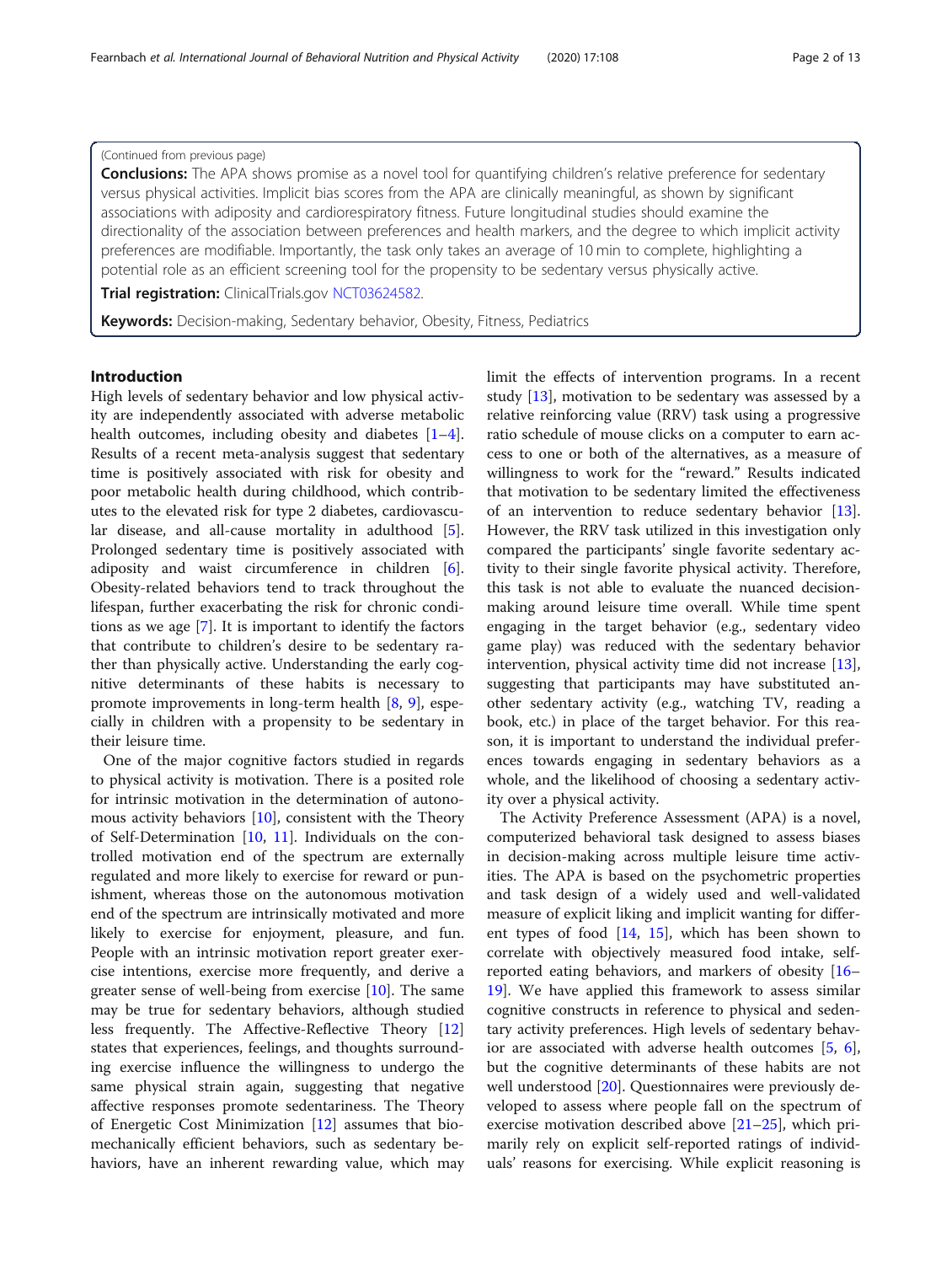important, these measures don't explore underlying cognitive processes. In addition, these methods may be susceptible to social desirability bias, depending on the context in which they are administered (e.g., enrollment in a weight loss trial). Implicit association tasks [[26,](#page-11-0) [27](#page-11-0)] aim to overcome this problem by examining automatic evaluations of physical activities through associations with words like "pleasant" or "relaxing". However, these tasks tend to examine activity types in isolation, and word association tasks of this type may not be developmentally appropriate for children of all ages. We are unaware of any existing tools that measure the predisposition to choose sedentary versus physical activities, and none that effectively quantify the implicit decision-making processes that may bias children towards these behaviors. The APA is designed to address this gap by quantifying the implicit bias for sedentary relative to physical activities, when children are given a choice for how to spend their leisure time.

This study enrolled 60 children to assess the convergent validity of the APA against leisure activity choices in a 30-min free-choice play period and seven days of accelerometry. We hypothesized that children with a relative preference for sedentary activities would spend more time sedentary and less time physically active. We also assessed criterion validity against measures of cardiorespiratory fitness and body composition, with the hypothesis that children with a relative preference for sedentary activities would have poorer fitness and higher levels of body fat. We explored additional demographic and psychosocial factors that we expected to influence the propensity to prefer sedentary versus physical activities. Finally, we assessed the test-retest reliability of APA outcomes one week apart. We hypothesized similar reliability to that reported for food-related implicit biases with an intra-class correlation of 0.60 [\[14\]](#page-11-0). Overall, this study aimed to establish the APA as a useful research tool to quantify children's implicit preferences for sedentary and physical activities.

## Methods

## Participants

This validation study was an ancillary to a larger, ongoing cross-sectional study of children's body shape, composition, and cardiometabolic health (Shape Up! Kids, NIH R01DK111698). We recruited a subsample of 60 of these children between the ages of 8–17 years, inclusive, to participate in the validation study. Participants were considered eligible for the study if they did not have any physical or medical conditions that prohibited them from being physically active, did not have any contraindications to exercise testing as defined by the American College of Sports Medicine (ACSM), and did not have any contraindications to body composition imaging techniques (e.g., metal in or on the body that could not be removed). Parents or legal guardians signed written informed consent for all procedures in this study, including parent-reported questionnaires and all measures completed by the child. Children 11 years and younger provided verbal assent and children 12 years and older provided written assent to participate. All study procedures were approved by the Institutional Review Board of Pennington Biomedical Research Center.

#### Study design

Participants attended two study visits at the Center. For the main Shape Up! Kids study, participants completed a fasted clinic visit in the morning where anthropometrics, body shape, body composition, vital signs, and fasting blood assays were collected. At this same visit, children completed the APA (Time 1) and parents completed a questionnaire regarding family demographics and family medical history. Participants were given an accelerometer to wear for seven days between visits. They then returned for a second clinic visit, which took place 8–21 days after the initial visit, depending on the family's availability. Participants returned the accelerometer, completed the APA (Time 2), were observed during a 30-min free-choice play period, filled out self-report questionnaires, and underwent a  $VO<sub>2max</sub>$  cardiorespiratory fitness test on a cycle ergometer. A parent or guardian filled out a neighborhood and home environment survey.

#### Measures

## The Activity Preference Assessment (APA)

The APA task consists of two parts (Fig. [1](#page-3-0)) and is administered on a desktop computer via E-Prime (Psychology Software Tools, Sharpsburg, PA, USA). The task takes approximately 10 min to complete. Each participant is first asked to rate how much they like to do and want to do a variety of common physical activities and sedentary activities (*Physical*: ball sports, biking, dancing, gymnastics/tumbling, outdoor play, running, swimming, walking; Sedentary: arts and crafts, board games, tablet, listening to music, reading, talking, watching TV, video games) using visual analog scales (VAS). Following completion of the VAS section, they complete a non-verbal forced-choice paradigm. Out of each pair of activity images (four sets of 30 pairs, with breaks between sets), they are asked to select as quickly as possible the activity they most want to do to assess non-verbal decisionmaking. Sixty-four of the 120 pairs are sedentary versus physical activities, with the remaining pairs falling within-category (28 sedentary, 28 physical activity). Every pair is unique and all possible comparisons are made. The two parts of the task are distinct and scores from each are not reliant on one another.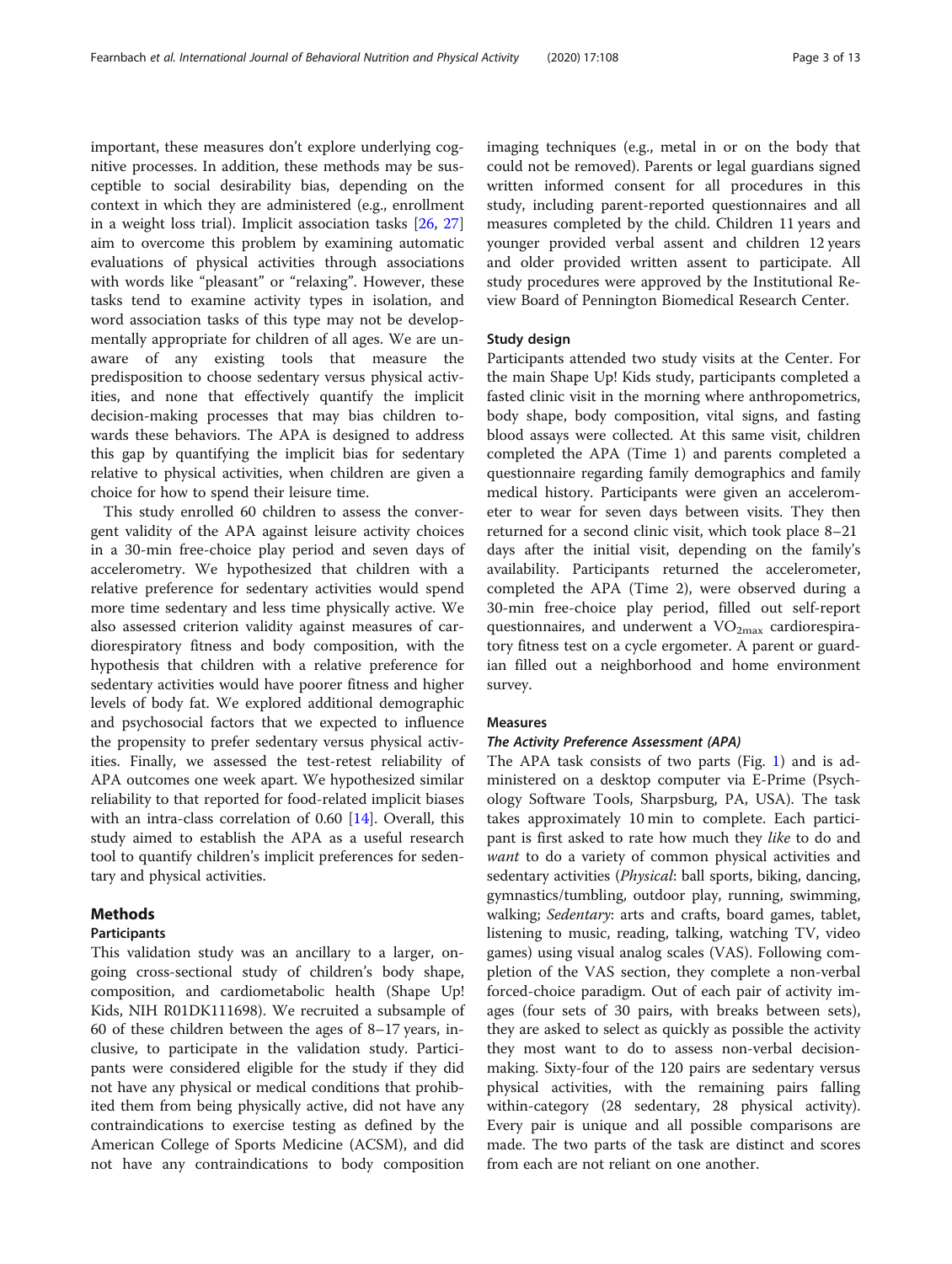<span id="page-3-0"></span>

From the APA, we quantify a variety of outcomes. From the VAS, we quantify explicit liking and wanting ratings for individual sedentary activities and physical activities, and the average across each category, with a possible range of scores from 0 to 100. From the forcedchoice section, we use an algorithm to calculate implicit bias scores (possible range − 100 to + 100) based on "wins" (which choice was selected) and reaction times in head-to-head comparisons of sedentary versus physical activities (64 total trials). The method for calculation of bias scores is below:

 $\begin{equation} \begin{aligned} \textit{IWIN}_{\textit{SED}} = \left[ \textit{WIN}_{\textit{SED}}\ast \textit{(RT}_{ALL}/\textit{RT}_{\textit{SED}}) \right] - \left[ \textit{WIN}_{\textit{PA}}\ast \textit{(RT}_{ALL}/\textit{RT}_{\textit{PA}}) \right] \end{aligned} \end{equation}$  $\begin{equation} \begin{aligned} \textit{IW} & D_\textit{PA} = \left[ \textit{WIN}_{\textit{PA}} \ast \left( \textit{RT}_{\textit{ALL}} / \textit{RT}_{\textit{PA}} \right) \right] - \left[ \textit{WIN}_{\textit{SED}} \ast \left( \textit{RT}_{\textit{ALL}} / \textit{RT}_{\textit{SED}} \right) \right] \end{aligned} \end{equation}$  $BIAS\_SCORE = IW_{SED} - IW_{PA}$ 

Wherein SED = Sedentary Activity and PA = Physical Activity; IW = Implicit Wanting for SED or PA, respectively; WIN = # of times SED or PA was selected, respectively; RT = Reaction Time for ALL trials of SED vs. PA, SED wins, or PA wins, respectively.

Positive (+) scores indicate a relative preference towards sedentary activities and negative (−) scores represent a relative preference towards physical activities. This implicit bias algorithm was originally developed for the Leeds Food Preference Questionnaire (LFPQ), which uses a similar paradigm as the APA [\[14\]](#page-11-0). Data is processed via an automated scoring procedure in Anaconda3 (Austin, TX, USA).

## Free-choice play period

Participants were given 30 min to play freely by themselves with a variety of exercise equipment and sedentary games and activities from which to choose, which parallel those represented in the APA. Example physical activity options included a kid-friendly stationary bike and treadmill, a jump rope, a hula hoop, and active video games. Example sedentary activity options included reading books, a puzzle, an iPod touch, coloring supplies, and sedentary video games. A researcher instructed the participants on all of the available equipment and games and answered any questions prior to the start of the play period. They were told that they were allowed to play in this room for 30 min and use the time however they wish. There was a clock on the wall if they wanted to monitor their time. A single researcher observed through a two-way mirror from the adjoining room and recorded the participants' self-selected activities in 15-s intervals. Inter-rater reliability was confirmed by having a second observer at 10 of the 60 visits and demonstrated 91.4% agreement. A group of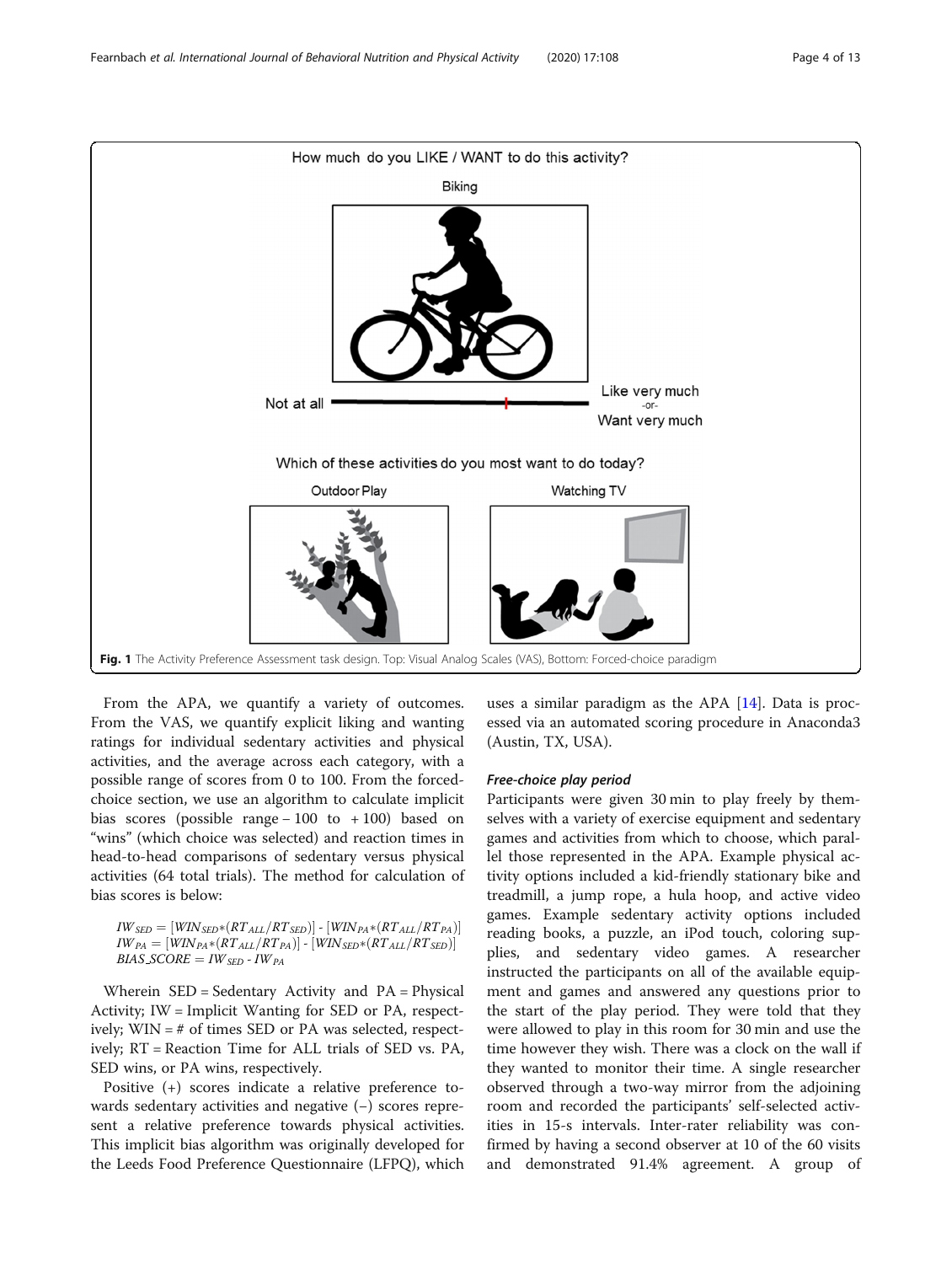assessors was trained in this method, adapted from the System for Observing Play and Leisure Activity in Youth [[28\]](#page-11-0), and previously used in a similar setting [[29\]](#page-11-0). From this observation, we calculated the percent of the total time spent sedentary (i.e., not standing or moving) for analysis.

## Accelerometry

Habitual physical activity and sedentary time were measured by a tri-axial accelerometer (ActiGraph GT3X+, ActiGraph, Pensacola, FL, USA). The participant was instructed to wear the accelerometer on an elasticized belt on the right hip, 24-h per day for at least 7-days (plus an initial familiarization day and the morning of the final day), including 2 weekend days. The minimal amount of accelerometer data that was considered acceptable was 4 days with at least 10 h of awake wear time per day (excluding the sleep period), including at least one weekend day. Upon returning the device, the research team verified the data for completeness using the ActiLife software (version 6.13.4; ActiGraph, Pensacola, FL, USA). The research team asked children to wear the accelerometer for additional days (to a maximum of 14 days) if the minimal data requirements were not met during the first wear period. Cut-points were assigned based on Evenson et al., with 0 to 25 counts per 15-s epoch (CPE) classified as sedentary, 26 to 573 CPE as light, 574 to 1002 CPE as moderate, and  $\geq 1003$  CPE as vigorous. The Evenson et al. cut-points were selected because they have been validated in this age range [\[30](#page-11-0)]. Total minutes and percent of time spent in each activity level (sedentary, moderate-to-vigorous physical activity [MVPA]) were extracted for analysis.

#### Cardiorespiratory fitness

Cardiorespiratory fitness  $(VO_{2peak})$  was determined with a graded cycle ergometer test with the use of standard open-circuit metabolic cart (Parvo Medic, TrueOne 2400, Sandy, UT, USA) until volitional fatigue. This protocol was designed to measure steady state responses to exercise at multiple submaximal stages leading up to a maximum workload. Prior to beginning the test, participants underwent a 5-min warm up on the cycle ergometer (Lode, Groningen, The Netherlands) to ensure comfortable positioning on the bike and to practice pedaling at the appropriate cadence (60 rotations per minute), which was maintained throughout the test. Two protocols were used, depending on the age and perceived fitness level of each participant at familiarization. Both protocols started with 3 min of unloaded pedaling at 0 W. In younger or less fit participants, the additional stages were 3 min long and increased in 20 W increments until at least 2 submaximal (loaded) steady state measurements were obtained, followed by 1 min stages increasing in 10 W increments until fatigue. In older or more fit participants, the workload for the 3 min stages increased in 35 W increments until at least 2 submaximal (loaded) steady state measurements were obtained, followed by 1 min stages increasing in 15 W increments until fatigue. All tests concluded with an active cool down phase and continued blood pressure and heart rate monitoring. The length of the test varied between participants, but was on average 12 min in duration.  $VO<sub>2peak</sub>$ was achieved when at least two of the following criteria were met [[31,](#page-11-0) [32\]](#page-11-0): 1) a plateau in  $VO<sub>2</sub>$  (change < 2.1 mL/ kg/min) with increasing workload, 2) a respiratory exchange ratio  $\geq 1.0$ , 3) a heart rate  $\geq 90\%$  of the predicted maximum, or 4) a Rating of Perceived Exertion  $\geq$ 19 [\[33](#page-11-0)]. Due to confounding effects of adiposity on fitness in children with obesity [[34\]](#page-11-0),  $VO<sub>2peak</sub>$  was expressed relative to fat-free mass (mL/kg FFM/min) rather than total body weight.

## Anthropometrics and body composition

Participants arrived to their initial Shape Up! Kids clinic visit after an overnight fast (10 h), confirmed by parental report. Height (cm), weight (kg), and body circumferences were measured by trained staff according to standard clinical procedures. These values were used to calculate BMI and age- and sex-specific BMI percentiles [[35\]](#page-11-0). Adolescents with a BMI percentile  $\geq 85$  but < 95 were considered overweight, those with a BMI percentile ≥95 were considered to have obesity, and severe obesity defined as ≥120% of the 95th BMI percentile for age and sex. Total body fat and fat-free mass were measured with whole-body dual-energy X-ray absorptiometry (DXA) (Hologic Discovery System, Mississauga, ON, Canada). The participant was carefully positioned lying down on the table and asked to remain completely still as the detector passed over their body. Participants were scanned in duplicate. Percent body fat (%) was computed as total body fat (kg) divided by weight (kg) times 100. Fat mass index  $(kg/m^2)$  was computed as total body fat (kg) divided by height (m) squared.

#### **Questionnaires**

Demographic and psychosocial factors may influence children's engagement in sedentary time and physical activity. Therefore, we collected a Family Demographics and Family Medical History Survey, as well as a Neighborhood and Home Environment Survey from parents. We extracted children's age, sex, and race/ethnicity, parents' self-reported BMI, parents' education, household income, the number of people living in the home, and children's school type. We also examined parents' reports of 1) access to neighborhood physical activity spaces, 2) neighborhood cohesion, 3) involvement in their children's physical activity, 4) avoidant parenting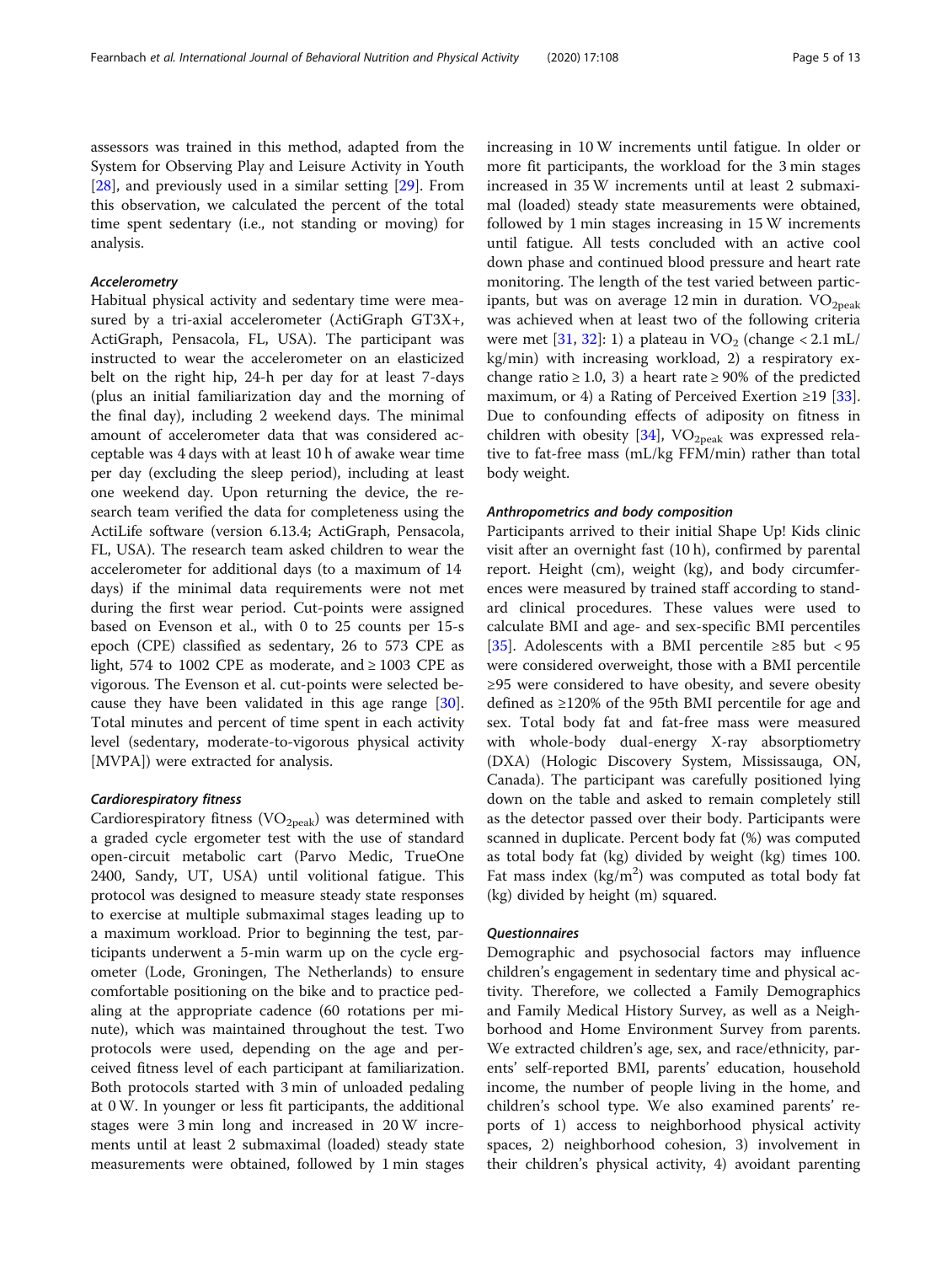behaviors, and 5) defensive parenting behaviors. Children completed the Physical Self Description Scale [\[36](#page-11-0)], Body Esteem Scale [[37\]](#page-11-0), and Mood and Feelings Survey [[38\]](#page-11-0) to assess potential influences of self-competence, body image, and depressive symptomatology on the inclination towards sedentary behaviors. The validity and reliability of each of these surveys have been previously reported in youth [[36](#page-11-0)–[38](#page-11-0)]. The Physical Self Description Scale Short Form includes 40 items self-rated by the child on a 6-point Likert scale  $(1 = False, 6 = True)$ , with the following subscales: Health, Coordination, Activity, Body Fat, Sport, Global Physical, Appearance, Strength, Flexibility, Endurance, and Global Esteem. The Body Esteem Scale includes 23 items self-rated by the child on a 5-point Likert scale  $(1 = \text{Never}, 5 = \text{Always})$ , with the following subscales: Appearance, Weight, and Attribution. The Mood and Feelings Questionnaire Short Version includes 13 items self-rated by the child on a 3-point scale  $(0 = Not True, 1 = Sometimes, 2 = True), with the total$ score ranging from 0 to 26.

## Statistical approach

## Power

Given that the APA is a novel method, we based our sample size calculations on previous studies of the LFPQ, which shares similar methods and scoring procedures. The minimum sample size to achieve a correlation of  $r \ge 0.30$  between LFPO bias scores and eating behaviors was 30 participants  $[16]$  $[16]$ . We therefore enrolled a sample of 60 participants to achieve an even split of 30 boys and 30 girls, which allowed us to explore sex differences in the association between APA bias scores and activity behaviors or health markers.

## Analysis strategies

Participant characteristics were generated by descriptive analysis (frequencies, means, standard deviations, ranges), and differences by sex and race/ethnicity were examined with independent samples t-tests. We used Pearson's correlations to test the associations between Time 1 APA bias scores and the following variables: % of time spent sedentary in free-choice play, % and minutes/day of sedentary time and MVPA from accelerometry,  $VO_{2peak}$  (mL/kg FFM/min), BMI z-score, % body fat, and fat mass index. We also conducted partial correlation analysis controlling for age, sex, and race/ethnicity. Correlation analysis was used to test the associations between APA bias scores and questionnaire measures (demographic and psychosocial factors), with and without controlling for child BMI z-score. Testretest reliability from Time 1 to Time 2 was assessed with intra-class correlation (two-way mixed, absolute agreement). Questionnaire data were collected and managed using Research Electronic Data Capture (REDCap)

tools [\[39](#page-11-0)]. Data were analyzed in SPSS version 25 (IBM SPSS Statistics, New York, NY, USA). Results were considered significant at  $p < 0.05$ .

## Results

## Participant characteristics

Sixty participants (50% female) completed the study, with participant characteristics for the full sample and by sex described in Table [1](#page-6-0). Notably, 28% of participants in this study were homeschooled at the time of enrollment.

Time 1 APA bias scores revealed that 67% of participants had a preference for sedentary relative to physical activities (Fig. [2\)](#page-6-0). The remaining descriptive data from the VAS and forced-choice sections of the APA are in Table [2](#page-7-0). APA bias scores were not significantly associated with age ( $p = 0.23$ ) and did not differ by sex  $(p = 0.24)$ , but there were marginally higher scores (preference for sedentary relative to physical activities) among racial/ethnic minority children compared to white children (28.7 vs. 5.3;  $t = 1.97$ ,  $p = 0.053$ ). There were no differences in any variables (APA or validation measures) between homeschool and traditional schooling (all  $p > 0.25$ ), nor between summer assessments and school-year assessments (all  $p > 0.13$ ).

## Convergent validity

Descriptive results from the 30-min free-choice play period are described in Table [1.](#page-6-0) On average, children spent 57% (17 min) of their play time in sedentary activities. APA bias scores were positively associated with the % of time spent sedentary during the free-choice play period  $(r = 0.38, p = 0.004, n = 60)$ , independent of age, sex, and race/ethnicity. In other words, children with a preference for sedentary relative to physical activities spent more time sedentary in a free play scenario. Fiftytwo children had sufficient accelerometry data for analysis, with descriptive accelerometry results described in Table [1.](#page-6-0) There were no significant associations between APA bias scores and habitual activity (average daily sedentary time or MVPA) assessed by accelerometry, after controlling for age, sex, and race/ethnicity (all  $p > 0.62$ ). In subgroup analysis, the only significant association was between APA bias scores and average minutes per day of MVPA in girls  $(r = -0.41, p = 0.04; n = 25)$ . In other words, girls with a preference for physical relative to sedentary activities spent more time engaging in daily MVPA.

## Criterion validity

Thirty children met criteria for  $\rm VO_{2peak}$ , with descriptive cardiorespiratory fitness results described in Table [1.](#page-6-0) Children who met criteria for  $VO_{2peak}$  did not differ from those who did not, on any demographic characteristics or on APA bias scores (all  $p > 0.20$ , data not shown). APA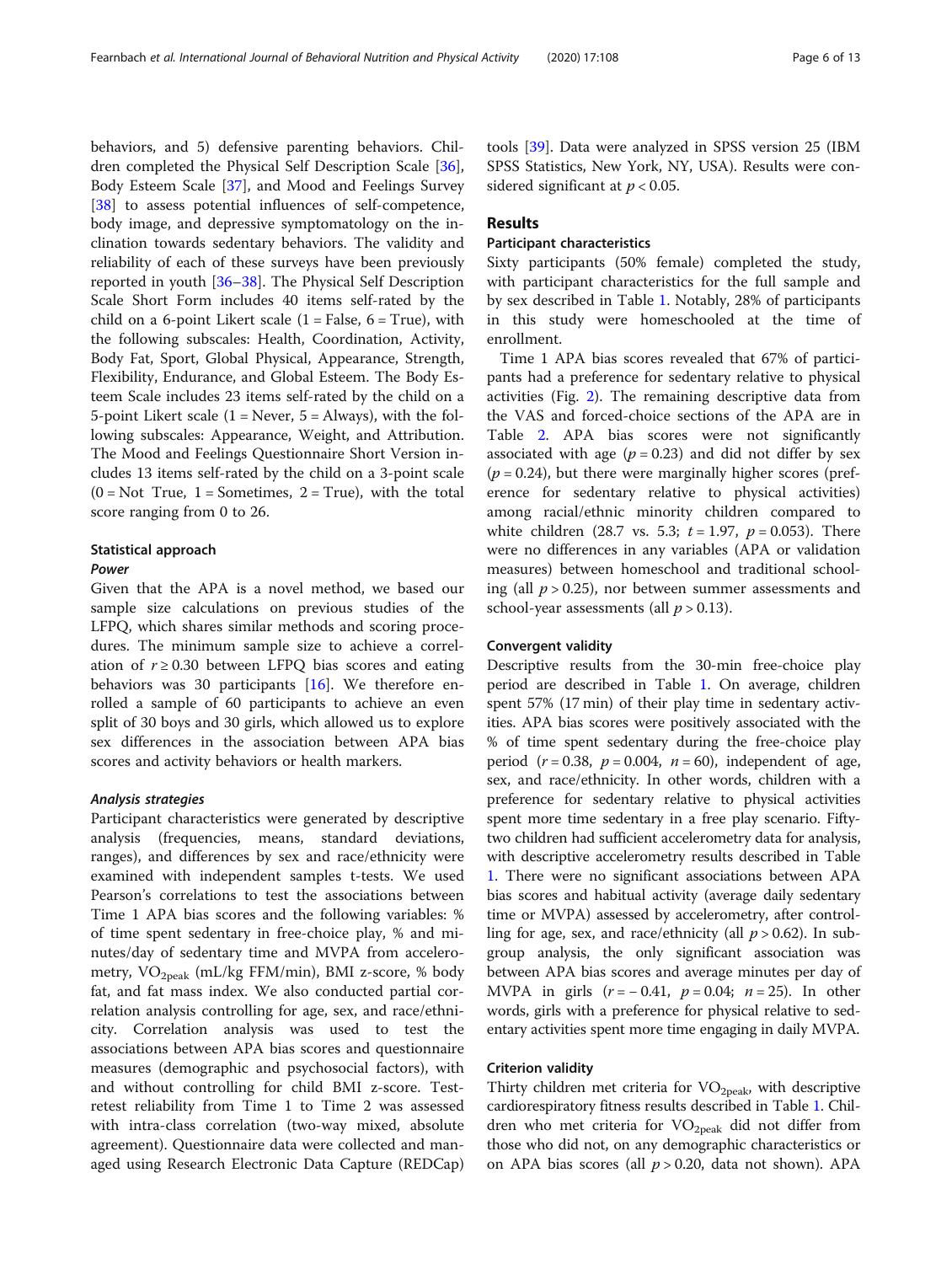|                                                                                                  | All $(n = 60)$ | Boys $(n = 30)$                                                | Girls $(n = 30)$ |  |
|--------------------------------------------------------------------------------------------------|----------------|----------------------------------------------------------------|------------------|--|
|                                                                                                  | n (%)          | n (%)                                                          | n (%)            |  |
| Age                                                                                              |                |                                                                |                  |  |
| 8-12 years                                                                                       | 29 (48%)       | 16 (53%)                                                       | 13 (43%)         |  |
| 13-17 years                                                                                      | 31 (52%)       | 14 (47%)                                                       | 17 (57%)         |  |
| Race/Ethnicity                                                                                   |                |                                                                |                  |  |
| Non-Hispanic White                                                                               | 25 (42%)       | 14 (47%)                                                       | 11 (37%)         |  |
| Non-Hispanic Black                                                                               | 22 (37%)       | 10 (33%)                                                       | 12 (40%)         |  |
| Hispanic White                                                                                   | 8 (13%)        | 3 (10%)                                                        | 5 (17%)          |  |
| Asian                                                                                            | 3(5%)          | 1(3%)                                                          | 2(7%)            |  |
| Multi-racial                                                                                     | 2(3%)          | 2(7%)                                                          | $0(0\%)$         |  |
| Weight Status                                                                                    |                |                                                                |                  |  |
| Underweight                                                                                      | 3(5%)          | 2(7%)                                                          | 1(3%)            |  |
| Healthy Weight                                                                                   | 29 (48%)       | 17 (57%)                                                       | 12 (40%)         |  |
| Overweight                                                                                       | 11 (18%)       | 3 (10%)                                                        | 8 (27%)          |  |
| Obesity (not severe)                                                                             | 12 (20%)       | 7 (23%)                                                        | 5 (17%)          |  |
| Severe Obesity                                                                                   | 5 (8%)         | 1(3%)                                                          | 4 (13%)          |  |
|                                                                                                  | Mean (SD)      | Mean (SD)                                                      | Mean (SD)        |  |
| <b>BMI Percentile</b>                                                                            | 67.8 (31.4)    | 63.9 (31.8)                                                    | 71.7 (31.0)      |  |
| <b>BMI Z-score</b>                                                                               | 0.69(1.24)     | 0.52(1.26)                                                     | 0.87(1.22)       |  |
| % Body Fat *                                                                                     | 31.5 (9.0)     | 27.6(9.3)                                                      | 35.5(6.9)        |  |
| VO <sub>2peak</sub> (mL/kg FFM/min)                                                              | 40.5 (8.1)     | 42.5(7.1)                                                      | 38.8 (8.7)       |  |
| % of Time Sedentary in Free-Choice Play Period                                                   | 57 (36)        | 56 (35)                                                        | 57 (37)          |  |
| Daily Wear Time (min)                                                                            | 1074 (103)     | 1074 (111)                                                     | 1075 (96)        |  |
| Daily Sedentary Time (min) *                                                                     | 151 (49)       | 138 (41)                                                       | 165 (53)         |  |
| Daily MVPA (min) *                                                                               | 45 (17)        | 50 (19)                                                        | 40 (13)          |  |
| Note: Sample sizes uany for same measures due to sriterian for data inclusion $n = 20$ for $1/0$ |                | in = 52 for Accelerameter Wear Time, Daily Sedentary Time, and |                  |  |

<span id="page-6-0"></span>Table 1 Participant characteristics and validation measures

vary for some measures due to criterion for data inclusion.  $n = 30$  for VO<sub>2peak</sub>;  $n = 52$  for Accelerometer Wear Time, Daily Sedentary Time, and Daily MVPA

<sup>a</sup>Significantly different between boys and girls at  $p < 0.05$ 

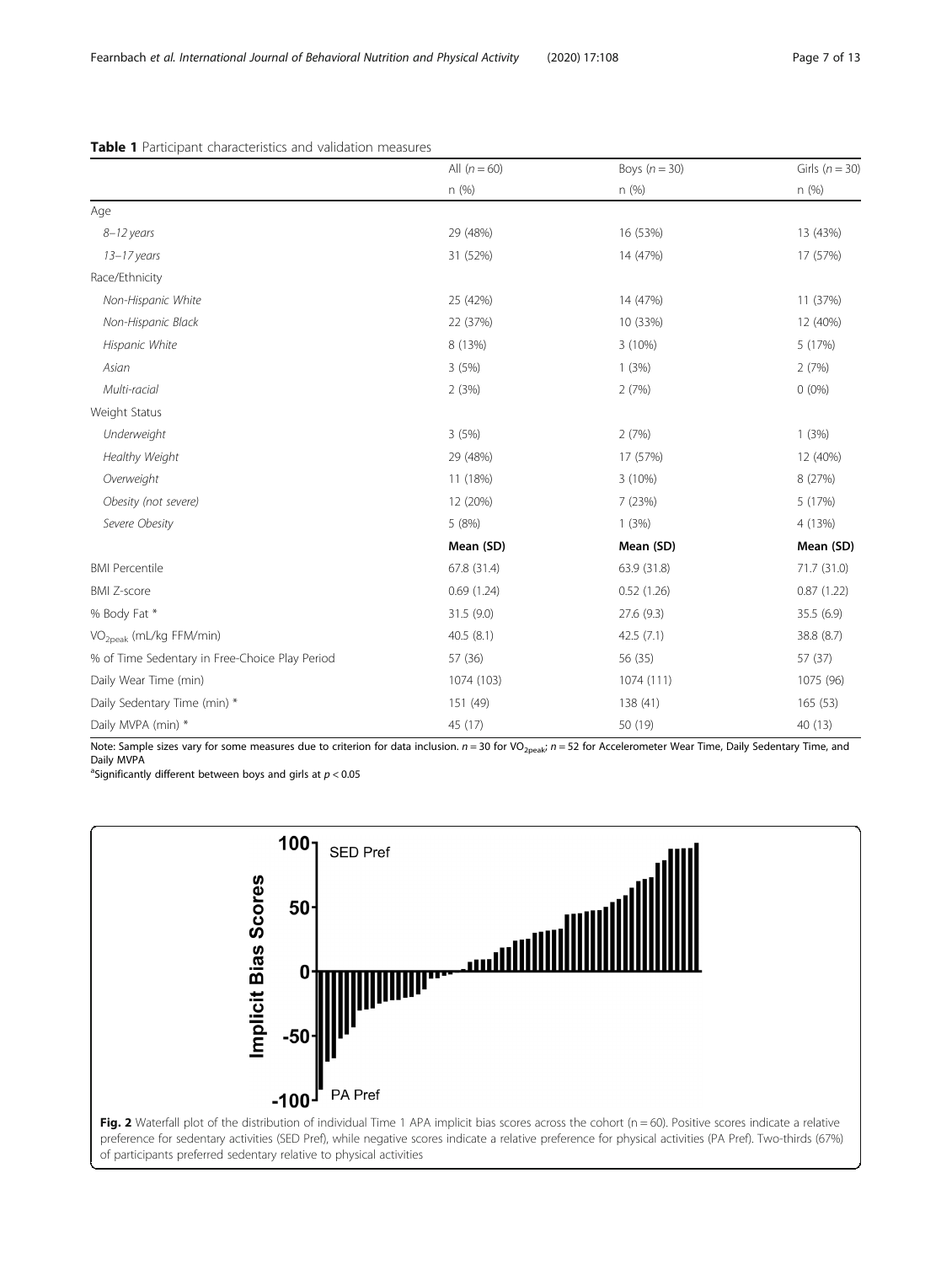|                                   | Mean | SD   | Range         |  |
|-----------------------------------|------|------|---------------|--|
| Visual Analog Scales (0-100)      |      |      |               |  |
| Sedentary Activity Liking         | 70.8 | 14.2 | $264 - 996$   |  |
| Physical Activity Liking          | 620  | 171  | $16.6 - 93.0$ |  |
| Sedentary Activity Wanting        | 65.2 | 155  | $22.1 - 99.9$ |  |
| Physical Activity Wanting         | 54.7 | 194  | $46 - 908$    |  |
| Forced-Choice Paradigm (-100-100) |      |      |               |  |
| Implicit Bias Score               | 18.8 | 46.2 | $-917 - 998$  |  |
|                                   |      |      |               |  |

<span id="page-7-0"></span>Table 2 Time 1 Activity Preference Assessment Outcomes

bias scores were negatively associated with  $VO<sub>2peak</sub>$  (mL/ kg FFM/min) ( $r = −0.52$ ,  $p = 0.005$ ; Fig. 3), independent of age, sex, and race/ethnicity. Children with a preference for sedentary relative to physical activities had lower cardiorespiratory fitness. APA bias scores were positively associated with all indices of weight status or adiposity (BMI zscore:  $r = 0.35$ ,  $p = 0.008$ ; % body fat:  $r = 0.43$ ,  $p = 0.001$ ; fat mass index [kg/m<sup>2</sup>]:  $r = 0.44$ ,  $p = 0.001$ ; Fig. [4\)](#page-8-0), controlling for age, sex, and race/ethnicity. In other words, children with a preference for sedentary relative to physical activities had higher adiposity.

## **Ouestionnaires**

Children's APA bias scores were not significantly associated with reported family income or parent education (all  $p > 0.14$ ); however, they were negatively associated with the number of people in the home  $(r = -0.35, p =$ 0.006). Children with more people in the household had a stronger preference for physical relative to sedentary activities. Children's APA bias scores were also positively associated with their mother's reported BMI  $(r = 0.39,$  $p = 0.003$ ), but not after controlling for child BMI zscore ( $r = 0.36$ ,  $p = 0.06$ ). There was no association with father's reported BMI ( $p = 0.24$ ). Children's APA bias scores were negatively associated with parent-reported access to physical activity spaces in the neighborhood and home environment  $(r = -0.32, p = 0.01)$ , such that children with more access to physical activity spaces had a stronger preference for physical relative to sedentary activities. However, APA bias scores were not associated with parent-reported neighborhood cohesion, involvement in their child's activity, avoidant parenting behaviors, or defensive parenting behaviors (all  $p > 0.14$ ).

In regards to within-person factors, we found that APA bias scores were associated with several subscales from the Physical Self Description Questionnaire Table [3](#page-8-0). Children who perceived themselves as more coordinated, stronger, more flexible, and having better endurance had a stronger preference for physical relative to sedentary activities (all  $p < 0.01$ ). Conversely, children who perceived themselves as having higher body fat had a stronger preference for sedentary relative to physical activities ( $p <$ 0.01). There were no significant associations with subscales from the Body Esteem Scale, but there were trends for perceived appearance  $(r = -0.24, p = 0.07)$ and weight ( $r = -0.25$ ,  $p = 0.06$ ). Total scores from the Mood and Feelings Questionnaire were positively associated with APA bias scores  $(r = 0.32, p = 0.02)$ , independent of child BMI z-score. Children who selfreported more depressive symptoms had a stronger preference for sedentary relative to physical activities, regardless of their weight.

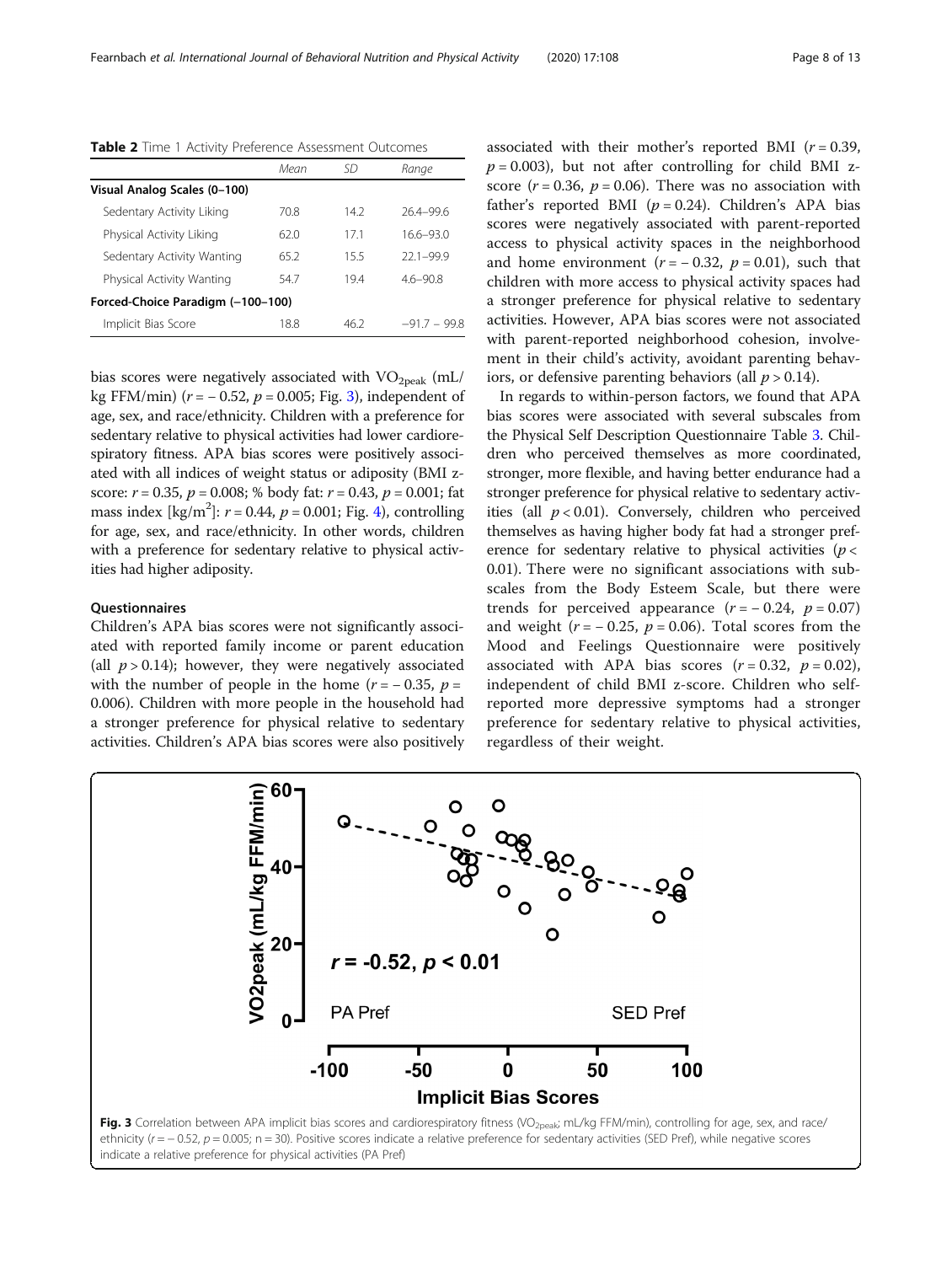Fig. 4 Correlations between APA implicit bias scores and indices of adiposity, controlling for age, sex, and race/ethnicity: **a** BMI z-score, **b** percent body fat, **c** fat mass index (kg/m<sup>2</sup>) (all  $p < 0.01$ ;  $n = 60$ ). Positive scores indicate a relative preference for sedentary activities (SED Pref), while negative scores indicate a relative preference for physical activities (PA Pref)

## Test-retest reliability

Reliability for VAS outcomes was low. Intra-class correlations for each scale type were as follows: Sedentary Activity Explicit Liking, 0.32; Physical Activity Explicit Liking, 0.32; Sedentary Activity Explicit Wanting, 0.16;

Physical Activity Explicit Wanting, 0.28. From the forced-choice paradigm, the intra-class correlation coefficient for APA bias scores was 0.59.

## **Discussion**

The purpose of this study was to assess the validity and reliability of scores from a novel, computerized behavioral task, the Activity Preference Assessment, designed to quantify non-verbal, implicit preferences for leisure time activities. The APA bias scores represent the degree to which a child implicitly prefers sedentary relative to physical activities, based on an algorithm that integrates choices and reaction times from a forced-choice paradigm. We hypothesized that APA bias scores would be positively associated with children's time spent sedentary, as well as markers of weight status and adiposity. We also hypothesized that scores would be negatively associated with cardiorespiratory fitness. Our hypotheses were nearly all supported by the results from this study of 60 children varying in weight status and sociodemographic backgrounds. The only exception was a lack of association between APA bias scores and accelerometrymeasured activity in boys. Overall, the convergent and criterion validity results from this study suggest that the APA is a tool that produces valid scores for assessing the underlying propensity to be sedentary versus physically active. Associations with adiposity and fitness were in similar directions to previous epidemiological reports of objectively-measured activity [[3,](#page-11-0) [5,](#page-11-0) [6\]](#page-11-0) and enhance the clinical meaningfulness of the APA bias scores in pediatric health research.

We found that children who preferred sedentary activities had higher levels of adiposity compared to children with a preference in the direction of physical activity. This might suggest that children with a relative preference for physical activity are "protected" against obesity.

<span id="page-8-0"></span>

| <b>Table 3</b> Pearson's correlations between APA bias score and |  |  |  |  |
|------------------------------------------------------------------|--|--|--|--|
| Physical Self Description Questionnaire subscales                |  |  |  |  |

|                                    | r       | р     |
|------------------------------------|---------|-------|
| Health                             | 0.22    | 0.09  |
| Coordination **                    | $-0.39$ | 0.002 |
| Activity                           | $-0.06$ | 0.63  |
| Body Fat **                        | 0.44    | 0.001 |
| Sport                              | 0.11    | 0.40  |
| Global Physical                    | $-0.20$ | 0.13  |
| Appearance                         | $-0.21$ | 0.11  |
| Strength **                        | $-0.39$ | 0.002 |
| Flexibility **                     | $-0.40$ | 0.002 |
| Endurance **                       | $-0.34$ | 0.002 |
| Global Esteem                      | 0.14    | 0.29  |
| Note: * $p < 0.05$ , ** $p < 0.01$ |         |       |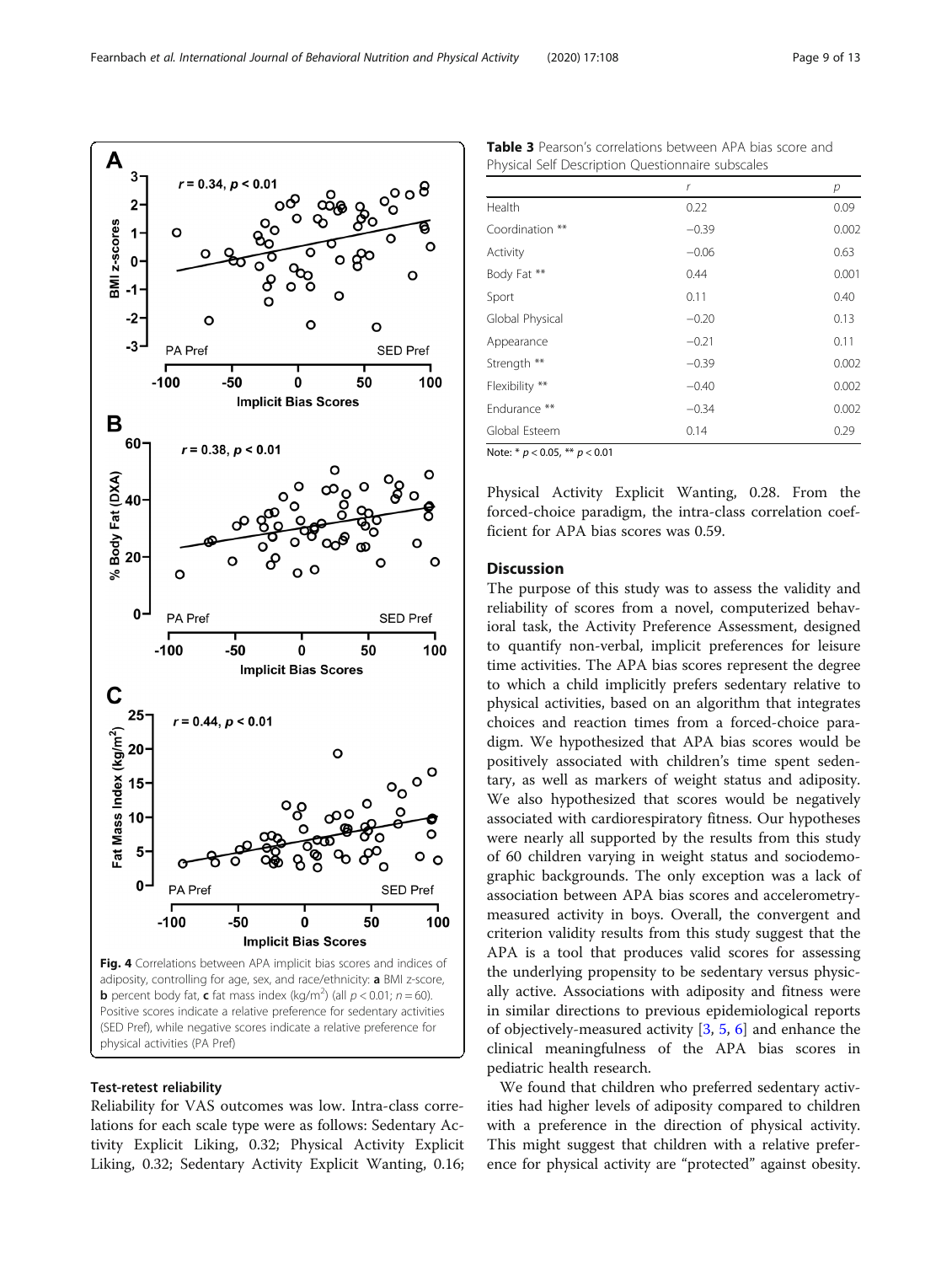However, given the cross-sectional nature of the study, we cannot rule out that this relationship may be reciprocal. For example, children with obesity may have a stronger preference for sedentary activities due to physical or social limitations that often come with excess weight [[40](#page-11-0)–[43](#page-12-0)]. We propose a similar reciprocal relationship likely exists between cardiorespiratory fitness and APA bias scores, such that less fit children may be less inclined towards physical activity, and this in turn exacerbates lower fitness levels. Future longitudinal studies should clarify the directionality of these associations.

We also found APA bias scores to have very similar reliability to scores from the forced-choice paradigm in the LFPQ, which has a reported intra-class correlation of 0.6 and shares similar task design properties to the APA [[14\]](#page-11-0). Given that the two assessments were separated by one week, it is possible that children's preferences may have been influenced by personal experiences within that time frame. For this reason, the reliability could be tested further with repeated assessments over a shorter window (e.g., within the same day). In addition, future studies could help clarify whether activity preferences are a trait by examining the stability of APA bias scores over longer periods of time (e.g., six months to one year). However, unlike the constructs of food liking and food wanting in the ingestive behavior field, our liking and wanting VAS demonstrated low reliability. Outcomes from the VAS were also not associated with any of our validation measures (data not shown). At this point, we cannot recommend the use of VAS for understanding children's activity preferences or their health risk, but future studies may clarify this discrepancy. Rather, it appears that non-verbal implicit preference and decision-making, as captured by the APA bias scores from the forced-choice paradigm, is a stronger determinant of behavior.

In this study, 67% of children showed a preference for sedentary relative to physical activities. Importantly, we investigated key demographic and psychosocial factors that we would expect to influence the desire to be sedentary versus physically active. In contrast to previous epidemiological studies showing that sedentary time increases in adolescence [[44](#page-12-0), [45\]](#page-12-0), we did not see an association between activity preferences and age in our cohort. There was not a significant difference between boys' and girls' average APA bias scores, despite previous evidence suggesting that boys tend to be more physically active, particularly in the adolescent years [[46](#page-12-0)]. Our data suggest that average APA bias scores may be higher among racial/ ethnic minority compared to white children, although this trend did not reach statistical significance ( $p = 0.053$ ). Larger studies focused on this particular question could clarify racial/ethnic differences further. We found that children with more people living in their home and with greater access to physical activity spaces in their home and neighborhood environment had a stronger preference for physical relative to sedentary activities. This highlights a potential role for modelling and the built environment in the underlying implicit preferences for leisure time activities. Similar external influences have been shown to affect food preferences and intake [\[47\]](#page-12-0), drawing additional connections between the ingestive behavior and physical activity fields [\[48](#page-12-0)]. It is not surprising that energy balance related behaviors, as a whole, may be influenced through similar pathways [\[49,](#page-12-0) [50\]](#page-12-0).

In regards to within-person factors, we anticipated that several cognitive constructs would influence the relative preference for sedentary versus physical activities. These included psychosocial measures of self-competence, body esteem, and depressive symptoms. We found that children who perceived themselves as more physically competent (better coordination, strength, endurance, and flexibility) had a stronger preference for physical relative to sedentary activities. This suggests that improving self-competence could influence a child's underlying preference for physical activity and therefore promote engagement, but additional interventional studies are needed to investigate this approach. In addition, children who perceived themselves as having higher body fat and those who reported more depressive symptoms had a stronger preference for sedentary relative to physical activities. These findings are in line with previous studies of objectively measured activity [[51,](#page-12-0) [52\]](#page-12-0). Importantly, the effects of depressive symptoms on activity preferences were independent of weight, despite many previous reports of associations between depression and obesity [\[53](#page-12-0)]. The findings from this study highlight the need to acknowledge individual differences and examine implicit activity preferences in context.

Some limitations should be noted. First, the APA is designed specifically to assess leisure time physical and sedentary activities and does not take into account activities associated with school or work. For this reason, we may have been limited in our ability to detect associations between APA bias scores and accelerometry-measured activity, a large proportion of which includes structured time. Future studies could examine factors that influence children's autonomy over their activities in free-living settings, to potentially explain associations (or lack thereof) with accelerometer-measured activity levels. Similarly, accelerometer wear protocols could be adapted to specifically target and capture leisure time. For example, the current study only required one weekend day of valid data. The inclusion of the free-choice play period observation provided important additional insight into children's leisure time habits. The activities in the free-choice play period were selected to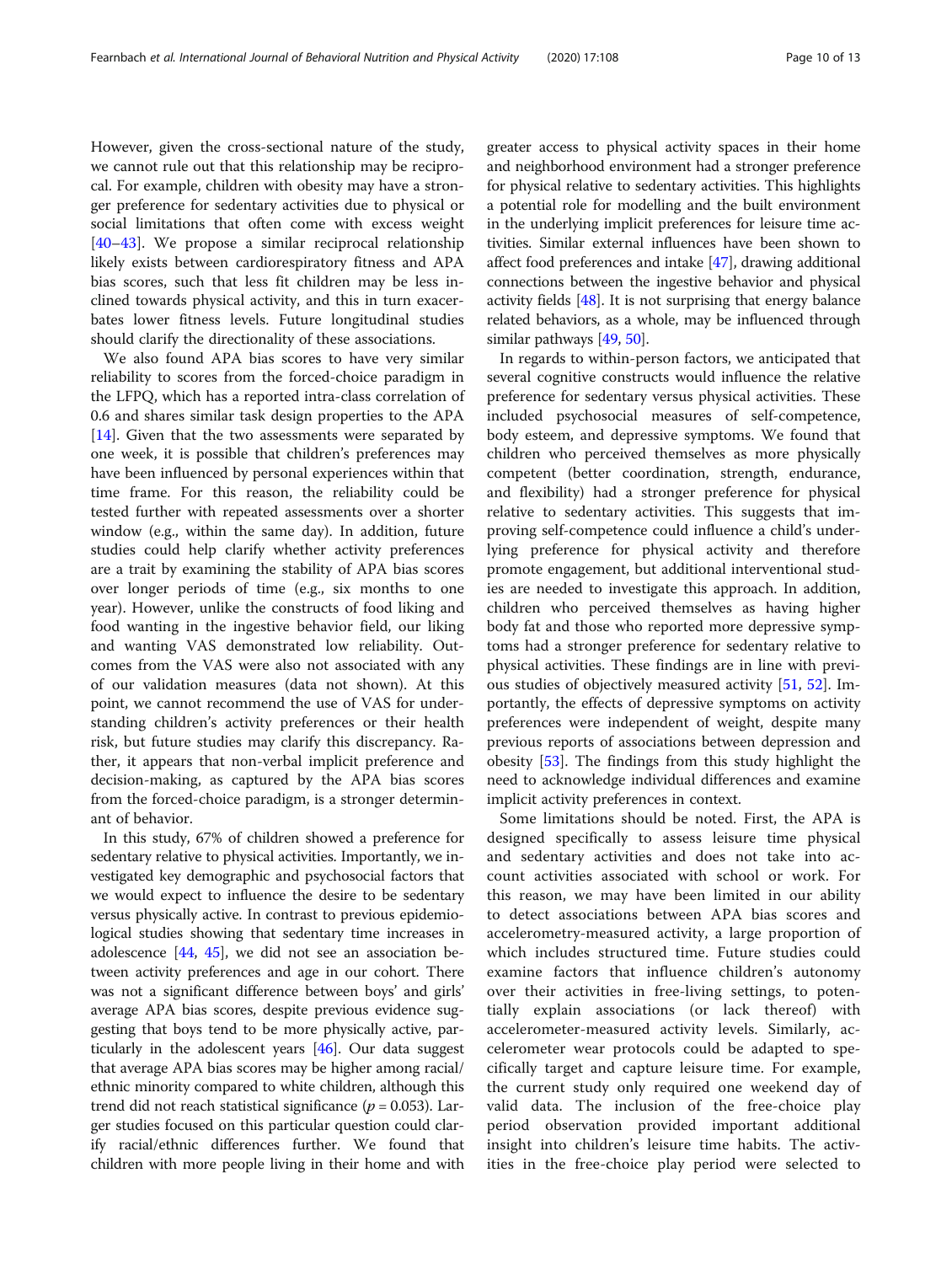mimic those in the APA as closely as possible, but considering the constraints of a clinical setting (i.e., only those that could fit within a single room). Given the significant associations between APA outcomes and actual time spent in sedentary activities during free-choice play, the findings have practical implications for classifying, predicting and potentially improving children's leisure time activity patterns. Similar methodologies in other health behaviors, such as food preferences, have been used to evaluate treatments for obesity [[54\]](#page-12-0) and set dietary recommendations for military operations [[55\]](#page-12-0). Research suggests leisure time activity preferences have similar efficacy for predicting real-life activity behaviors [[56](#page-12-0)] as food preferences do for predicting actual food choice and intake. Therefore, future studies should extend this present work to children's routine play settings like the home, a gymnasium, or outdoor environments. Further, the preference for sedentary activities and the association with engagement in such activities provides a cognitive construct that can be modified in an intervention, though future research is needed to examine if modifying this construct results in robust changes in leisure time activity. Finally, it is unclear if the state of the individual (e.g., tired, happy, etc.), time of day, or other acute factors affect APA bias scores. Strengths of this study include the diversity of the cohort in regards to demographics and weight status, allowing for better generalizability of the current findings. We also included gold standard, clinical measures of body composition and cardiorespiratory fitness. In addition, we took a rigorous, multi-level approach to assessing additional internal and external factors that could influence our novel measure of implicit activity preferences.

In conclusion, the Activity Preference Assessment shows potential as a tool for quantifying children's underlying implicit preferences for leisure time activities, and demonstrated clinically meaningful associations with health status markers. More studies are now required to gain even more confidence in the status of the task as a reliable tool. Given the cross-sectional nature of the current study, future investigations should determine whether children with an implicit preference for sedentary activities are at increased risk for developing obesity and comorbid conditions over time. This 10-min task could be used as a screening tool in future research or clinical settings to identify children with a greater propensity to be sedentary, who may need more support for behavior change. Interventions could investigate the degree to which activity preferences are modifiable via strategies such as repeated exposure, which have been successful in other health domains (e.g., food preferences). Overall, the APA shows promise as a novel tool for pediatric obesity research.

#### Abbreviations

APA: Activity Preference Assessment; BMI: Body mass index; CPE: Counts per epoch; DXA: Dual-energy x-ray absorptiometry; FFM: Fat-free mass; LFPQ: Leeds Food Preference Questionnare; MVPA: Moderate-to-vigorous physical activity; PA: Physical activity; Pref: Preference; RRV: Relative Reinforcing Value; SED: Sedentary activity; VAS: Visual Analog Scale; VO<sub>2max</sub>: Maximal oxygen uptake/aerobic capacity; VO<sub>2peak</sub>: Peak oxygen uptake/aerobic capacity

#### Acknowledgements

We would like to thank Timothy Nguyen and the graphic design team at Pennington Biomedical Research Center for developing the activity images for the task. We also acknowledge the significant contributions of Brianna Bourgeois, Samantha Kennedy, Phoenix Hwang, and the Shape Up Kids study team. Thanks to the Clinical Trials Unit (Clinic Coordinators, Interventional Resources Team, Exercise Testing Core) for their assistance in data collection and participant retention. Finally, this study would not have been possible without the efforts of our participants and their families.

#### Authors' contributions

SNF, CKM, SBH, JEB, and GF designed the study. AES, RLN, and ACG provided preliminary data on common activities for children in the geographic region, which assisted in the development of the task images and free-choice play activities. SNF, OTC, SR, KBM, and GF designed and coded the task and developed the scoring procedures. DSH provided medical oversight to the study. SNF, SBH, NMJ, and DSH collected the data. SNF, CKM, SR, and GF analyzed the data. SNF, CKM, SBH, AES, RLN, ACG, NMJ, OTC, JEB, and GF assisted in the interpretation of the results. SNF drafted the initial manuscript. All authors critically reviewed the manuscript and provided final approval for the submitted version.

#### Funding

This study was supported by the following grants from the United States National Institutes of Health: #P30 DK072476, #R01 DK111698, #U54 GM104940. The content is solely the responsibility of the authors and does not necessarily represent the official views of the National Institutes of Health. This study was also supported in part by the Pennington Biomedical Research Foundation. The funding bodies did not have any involvement in the design of the study, the collection, analysis, and interpretation of data, or in writing the manuscript.

#### Availability of data and materials

The dataset from the current analysis is not publicly available given that it is part of a larger, ongoing, clinical study, but is available from the corresponding author upon reasonable request.

#### Ethics approval and consent to participate

This study was approved by the Institutional Review Board of Pennington Biomedical Research Center (2018–028). A parent/legal guardian provided written consent for their child's participation. Children ages 8–11 years provided verbal assent and children ages 12–17 years provided written assent for participation.

#### Consent for publication

Not applicable.

#### Competing interests

There are no financial conflicts of interest to disclose. The Activity Preference Assessment (APA) is intellectual property belonging to Pennington Biomedical Research Center of the Louisiana State University System. SNF is the inventor of the APA.

#### Author details

<sup>1</sup> Clinical Sciences Division, Pennington Biomedical Research Center, Baton Rouge, Louisiana, USA. <sup>2</sup> Population and Public Health Sciences Division, Pennington Biomedical Research Center, Baton Rouge, Louisiana, USA. <sup>3</sup>Louisiana State University, Baton Rouge, Louisiana, USA. <sup>4</sup>University of Leeds Leeds, England, UK.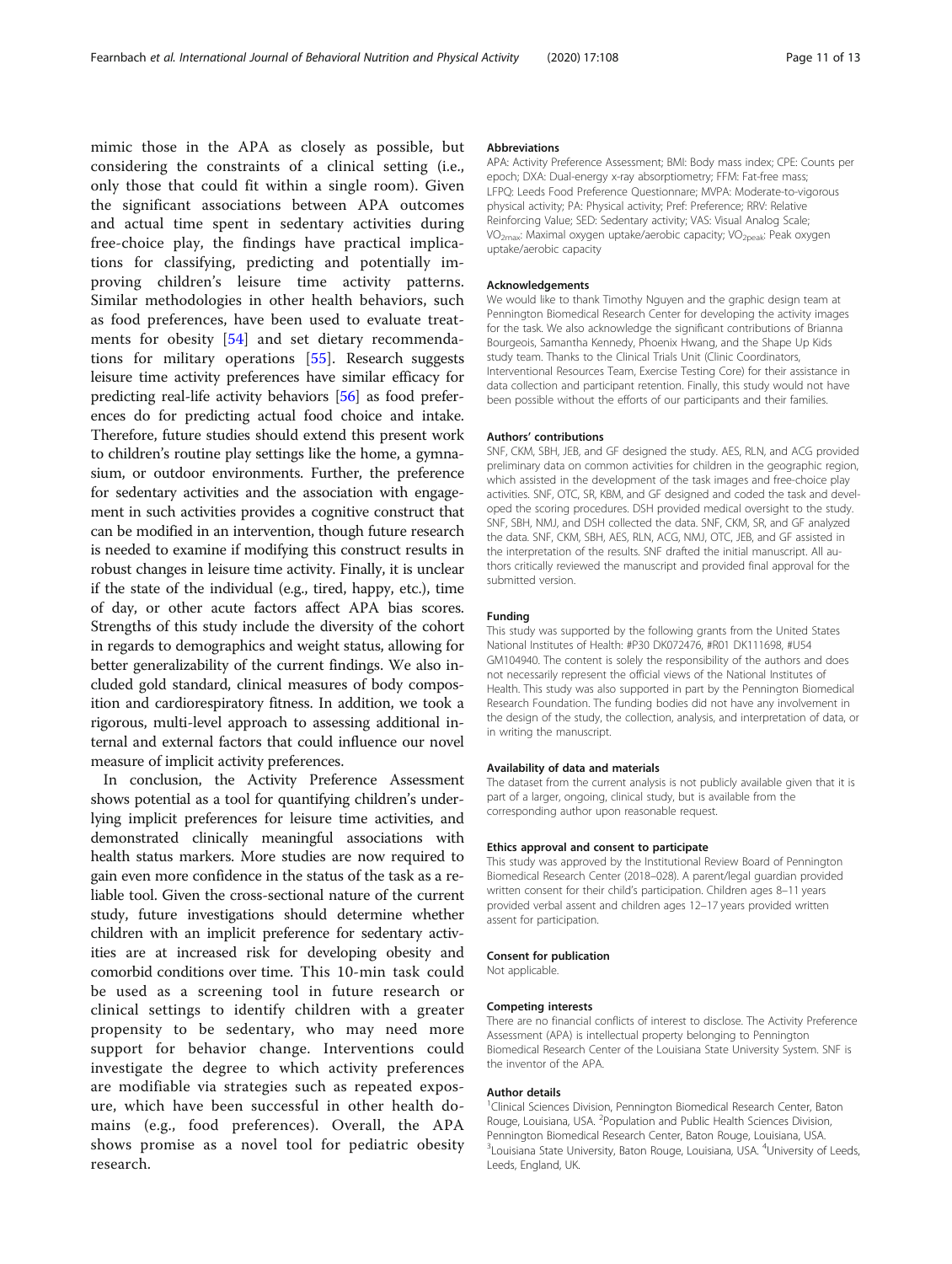#### <span id="page-11-0"></span>Received: 11 May 2020 Accepted: 13 August 2020 Published online: 24 August 2020

#### References

- 1. Brage S, Wedderkopp N, Ekelund U, Franks PW, Wareham NJ, Andersen LB, et al. Objectively measured physical activity correlates with indices of insulin resistance in Danish children. The European youth heart study (EYHS). Int J obesity Related Metabol Disord. 2004;28(11):1503–8.
- 2. Brage S, Wedderkopp N, Ekelund U, Franks PW, Wareham NJ, Andersen LB, et al. Features of the metabolic syndrome are associated with objectively measured physical activity and fitness in Danish children: the European youth heart study (EYHS). Diabetes Care. 2004;27(9):2141–8.
- 3. Celis-Morales CA, Lyall DM, Bailey MES, Petermann-Rocha F, Anderson J, Ward J, et al. The combination of physical activity and sedentary behaviors modifies the genetic predisposition to obesity. Obesity. 2019;27(4):653–61.
- 4. Ekelund U, Brage S, Froberg K, Harro M, Anderssen SA, Sardinha LB, et al. TV viewing and physical activity are independently associated with metabolic risk in children: the European youth heart study. PLoS Med. 2006;3(12):e488.
- 5. Oliveira RG, Guedes DP. Physical activity, sedentary behavior, cardiorespiratory fitness and metabolic syndrome in adolescents: systematic review and meta-analysis of observational evidence. PLoS One. 2016;11(12): e0168503.
- 6. Carson V, Hunter S, Kuzik N, Gray CE, Poitras VJ, Chaput JP, et al. Systematic review of sedentary behaviour and health indicators in school-aged children and youth: an update. Applied physiology, nutrition, and metabolism. 2016;41(6 Suppl 3):S240–65.
- 7. Craigie AM, Lake AA, Kelly SA, Adamson AJ, Mathers JC. Tracking of obesityrelated behaviours from childhood to adulthood: a systematic review. Maturitas. 2011;70(3):266–84.
- 8. Inge TH, King WC, Jenkins TM, Courcoulas AP, Mitsnefes M, Flum DR, et al. The effect of obesity in adolescence on adult health status. Pediatrics. 2013; 132(6):1098–104.
- Kwon S, Janz KF, Letuchy EM, Burns TL, Levy SM. Active lifestyle in childhood and adolescence prevents obesity development in young adulthood. Obesity. 2015;23(12):2462–9.
- 10. Dimmock JA, Guelfi KJ, West JS, Masih T, Jackson B. Does motivation for exercise influence post-exercise snacking behavior? Nutrients. 2015;7(6): 4804–16.
- 11. Teixeira PJ, Carraca EV, Markland D, Silva MN, Ryan RM. Exercise, physical activity, and self-determination theory: a systematic review. Int J Behav Nutri Phys Activ. 2012;9:78.
- 12. Brand R, Cheval B. Theories to explain exercise motivation and physical inactivity: ways of expanding our current theoretical perspective. Front Psychol. 2019;10:1147.
- 13. Epstein LH, Roemmich JN, Cavanaugh MD, Paluch RA. The motivation to be sedentary predicts weight change when sedentary behaviors are reduced. Int J Behav Nutri Phys Activ. 2011;8:13.
- 14. Dalton M, Finlayson G. Psychobiological examination of liking and wanting for fat and sweet taste in trait binge eating females. Physiol Behav. 2014; 136:128–34.
- 15. Finlayson G, King N, Blundell JE. Is it possible to dissociate 'liking' and 'wanting' for foods in humans? A novel experimental procedure. Physiol Behav. 2007;90(1):36–42.
- 16. Alkahtni SA, Dalton M, Abuzaid O, Obeid O, Finlayson G. Validation of the Leeds food preference questionnaire in Arabs. Asia Pac J Clin Nutr. 2016; 25(2):257–64.
- 17. Finlayson G, Arlotti A, Dalton M, King N, Blundell JE. Implicit wanting and explicit liking are markers for trait binge eating. A susceptible phenotype for overeating. Appetite. 2011;57(3):722–8.
- 18. Finlayson G, Bryant E, Blundell JE, King NA. Acute compensatory eating following exercise is associated with implicit hedonic wanting for food. Physiol Behav. 2009;97(1):62–7.
- 19. Griffioen-Roose S, Finlayson G, Mars M, Blundell JE, de Graaf C. Measuring food reward and the transfer effect of sensory specific satiety. Appetite. 2010;55(3):648–55.
- 20. Conroy DE, Maher JP, Elavsky S, Hyde AL, Doerksen SE. Sedentary behavior as a daily process regulated by habits and intentions. Health Psychol. 2013; 32(11):1149–57.
- 21. Chevance G, Stephan Y, Heraud N, Boiche J. Interaction between selfregulation, intentions and implicit attitudes in the prediction of physical activity among persons with obesity. Health Psychol. 2018;37(3):257–61.
- 22. Marchant G, Chevance G, Boiche J. Intention and automaticity toward physical and sedentary screen-based leisure activities in adolescents: a profile perspective. J Sport Health Sci. 2018;7(4):481–8.
- 23. Markland D, Tobin V. A modification to the behavioural regulation in exercise questionnaire to include an assessment of amotivation. J Sport Exercise Psychol. 2004;26(2):191–6.
- 24. Mullen SP, Silva MN, Sardinha LB, Teixeira PJ. Initial validation of the activity choice index among overweight women. Res Q Exerc Sport. 2016;87(2):174– 81.
- 25. Wilson PM, Sabiston CM, Mack DE, Blanchard CM. On the nature and function of scoring protocols used in exercise motivation research: an empirical study of the behavioral regulation in exercise questionnaire. Psychol Sport Exerc. 2012;13(5):614–22.
- 26. Cope K, Vandelanotte C, Short CE, Conroy DE, Rhodes RE, Jackson B, et al. Reflective and non-conscious responses to exercise images. Front Psychol. 2017;8:2272.
- 27. Rebar AL, Schoeppe S, Alley SJ, Short CE, Dimmock JA, Jackson B, et al. Automatic evaluation stimuli - the Most frequently used words to describe physical activity and the pleasantness of physical activity. Front Psychol. 2016;7:1277.
- 28. McKenzie TL, Marshall SJ, Sallis JF, Conway TL. Leisure-time physical activity in school environments: an observational study using SOPLAY. Prev Med. 2000;30(1):70–7.
- 29. Staiano AE, Beyl RA, Hsia DS, Katzmarzyk PT, Newton RL Jr. Twelve weeks of dance exergaming in overweight and obese adolescent girls: transfer effects on physical activity, screen time, and self-efficacy. J Sport Health Sci. 2017;6(1):4–10.
- 30. Evenson KR, Catellier DJ, Gill K, Ondrak KS, McMurray RG. Calibration of two objective measures of physical activity for children. J Sports Sci. 2008;26(14): 1557–65.
- 31. Cooper DM, Leu SY, Taylor-Lucas C, Lu K, Galassetti P, Radom-Aizik S. Cardiopulmonary exercise testing in children and adolescents with high body mass index. Pediatr Exerc Sci. 2016;28(1):98–108.
- 32. Rowland T, Hagenbuch S, Pober D, Garrison A. Exercise tolerance and thermoregulatory responses during cycling in boys and men. Med Sci Sports Exerc. 2008;40(2):282–7.
- 33. Borg GA. Psychophysical bases of perceived exertion. Med Sci Sports Exerc. 1982;14(5):377–81.
- 34. Sothern MS, Loftin M, Blecker U, Udall JN Jr. Impact of significant weight loss on maximal oxygen uptake in obese children and adolescents. J Investigative Med. 2000;48(6):411–6.
- 35. Cole TJ, Bellizzi MC, Flegal KM, Dietz WH. Establishing a standard definition for child overweight and obesity worldwide: international survey. Bmj. 2000; 320(7244):1240–3.
- 36. Marsh HW, Martin AJ, Jackson S. Introducing a short version of the physical self description questionnaire: new strategies, short-form evaluative criteria, and applications of factor analyses. J Sport Exercise Psychol. 2010;32(4):438– 82.
- 37. Mendelson BK, Mendelson MJ, White DR. Body-esteem scale for adolescents and adults. J Pers Assess. 2001;76(1):90–106.
- 38. Sharp C, Goodyer IM, Croudace TJ. The Short mood and feelings questionnaire (SMFQ): a unidimensional item response theory and categorical data factor analysis of self-report ratings from a community sample of 7-through 11-year-old children. J Abnorm Child Psychol. 2006; 34(3):379–91.
- 39. Harris PA, Taylor R, Thielke R, Payne J, Gonzalez N, Conde JG. Research electronic data capture (REDCap)--a metadata-driven methodology and workflow process for providing translational research informatics support. J Biomed Inform. 2009;42(2):377–81.
- 40. Gidding SS, Nehgme R, Heise C, Muscar C, Linton A, Hassink S. Severe obesity associated with cardiovascular deconditioning, high prevalence of cardiovascular risk factors, diabetes mellitus/hyperinsulinemia, and respiratory compromise. J Pediatr. 2004;144(6):766–9.
- 41. Hergenroeder AL, Brach JS, Otto AD, Sparto PJ, Jakicic JM. The influence of body mass index on self-report and performance-based measures of physical function in adult women. Cardiopulm Phys Ther J. 2011;22(3):11– 20.
- 42. Salvadego D, Lazzer S, Busti C, Galli R, Agosti F, Lafortuna C, et al. Gas exchange kinetics in obese adolescents. Inferences on exercise tolerance and prescription. Am J Physiol Regulatory, Integrative Comparative Physiol. 2010;299(5):R1298–305.